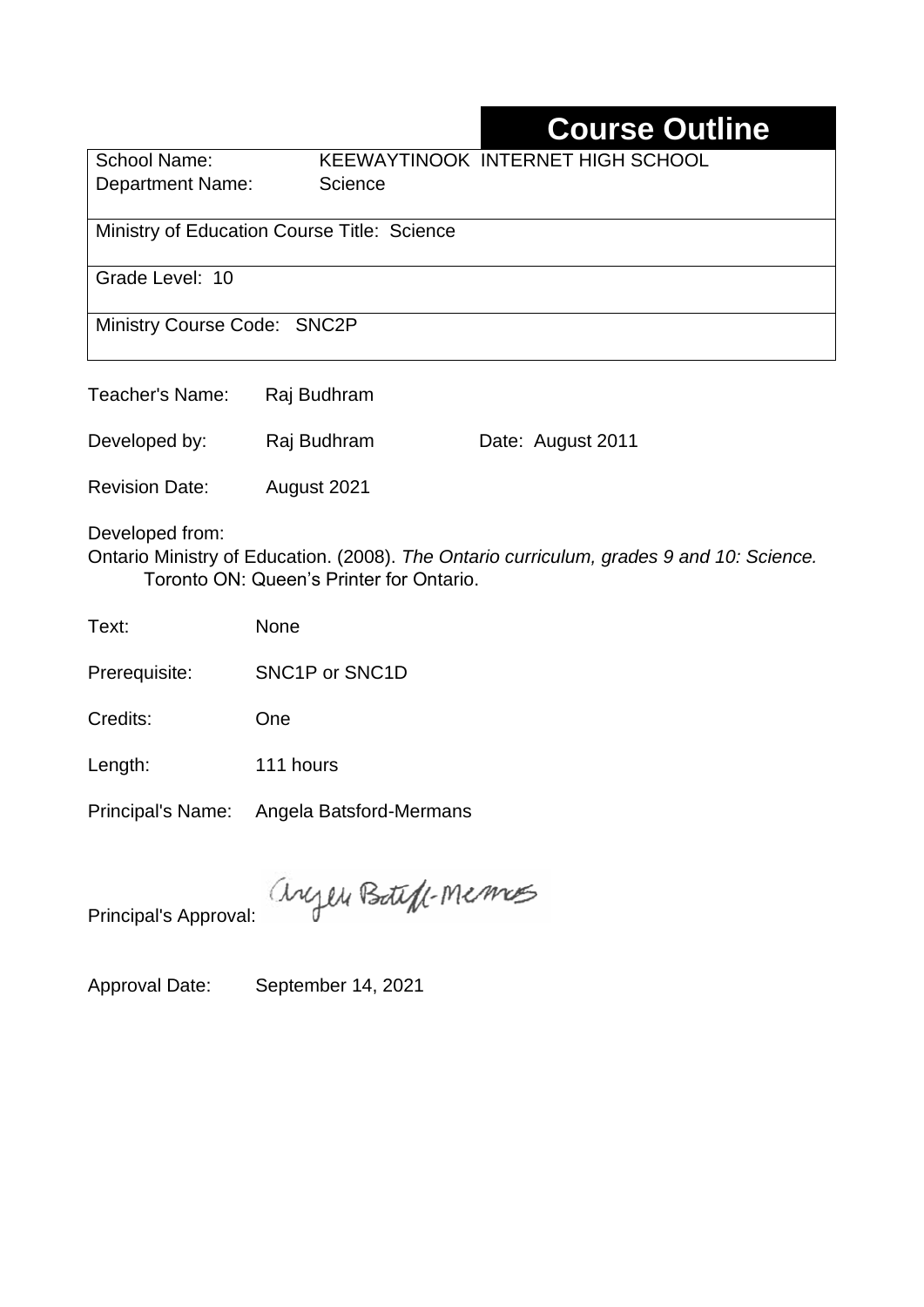## *Course Description/Rationale*

This course enables students to develop a deeper understanding of concepts in biology, chemistry, earth and space science, and physics, and to apply their knowledge of science in real-world situations. Students are given opportunities to develop further practical skills in scientific investigation. Students will plan and conduct investigations into everyday problems and issues related to human cells and body systems; chemical reactions; factors affecting climate change; and the interaction of light and matter.

# *Overall Curriculum Expectations*

### **Scientific Investigation Skills and Career Exploration**

- Demonstrate scientific investigation skills (related to both inquiry and research) in the four areas of skills (initiating and planning, performing and recording, analyzing and interpreting, and communicating).
- Identify and describe a variety of careers related to the fields of science under study, and identify scientists, including Canadians, who have made contributions to those fields

#### **Biology: Tissues, Organs, and Systems**

- Analyze some current technologies or substances that have an impact on human tissues, organs, or systems, and evaluate their effects on human health.
- Investigate cell division, cell specialization, and the organization of systems in animals, including humans, using various laboratory techniques.
- Demonstrate an understanding of the hierarchical organization of cells, from tissues to organs to systems in animals, including humans.

### **Daily Living Skills**

- Demonstrate an understanding of effective decision-making processes and their role in independent living;
- Explain and demonstrate the use of basic money-management skills and techniques needed to manage personal financial resources effectively;
- Describe and demonstrate the use of basic principles and techniques of effective household management.

#### **Chemistry: Chemical Reactions and their Practical Applications**

- Analyze how chemical reactions are employed in common products and processes, and assess the safety and environmental hazards associated with them.
- Investigate, through inquiry, the characteristics of simple chemical reactions.
- Demonstrate an understanding of simple chemical reactions and the language and ways to represent them.

#### **Earth and Space Science: Earth's Dynamic Climate**

- Analyze effects of human activity on climate change, and effects of climate change on living things and natural systems.
- Investigate various natural and human factors that have an impact on climate change and global warming.
- Demonstrate an understanding of various natural and human factors that contribute to climate change and global warming.

### **Physics: Light and Applications of Optics**

- Analyze how properties of light and colour are applied in technology and the impact of these technologies on society.
- Investigate, through inquiry, properties of light, and predict its behaviour in mirrors and as it passes through different media.
- Demonstrate an understanding of characteristics and properties of light, particularly with respect to reflection and refraction and the addition and subtraction of colour.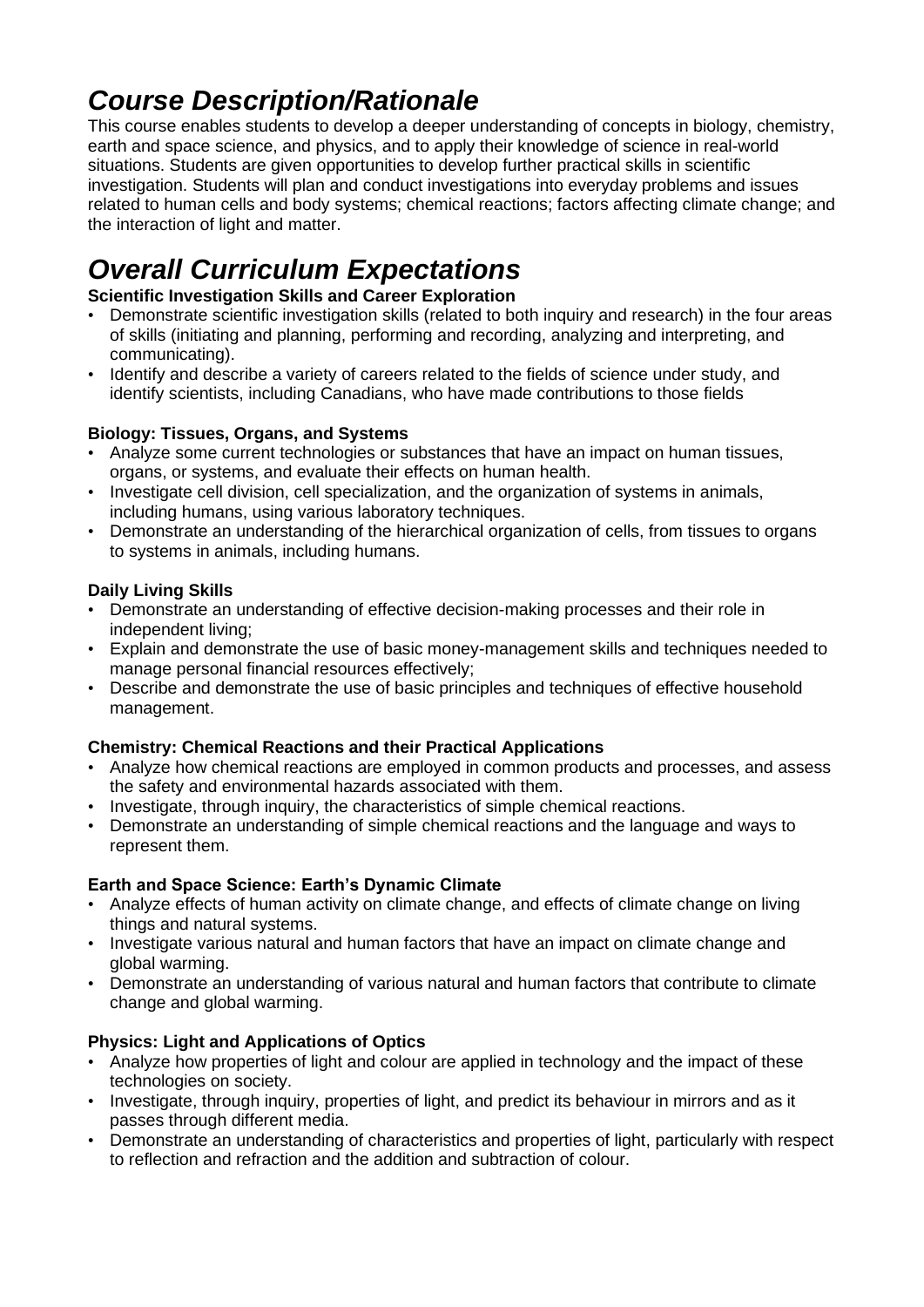### *Course Content*

| Unit                          |       | Length     |
|-------------------------------|-------|------------|
| 1. Chemical Reactions         |       | 25.5 hours |
| 2. Light and Geometric Optics |       | 28.5 hours |
| 3. Climate Change             |       | 28.5 hours |
| 4. Tissues, Organs & Systems  |       | 28.5 hours |
|                               | Total | 111 hours  |

### *Unit Descriptions*

#### **Unit 1 – Chemical Reactions**

In this unit, students will investigate different classes of chemical reactions and develop models, word equations, and balanced chemical equations to represent them. Through investigation, with a focus on laboratory and environmental safety, students will learn that chemicals react with each other in predictable ways and are subject to the Law of Conservation of Mass. Students will also identify practical applications of chemical reaction in the fire-fighting profession and identify other community applications. Finally, students will conduct an experiment to compare the effectiveness of three different types of antacids and an experiment to analyze the pH of 5 different chemicals in their classroom.

#### **Unit 2 – Light and Geometric Optics**

In this unit, students will study the nature of light. They will scrutinize computer animations and draw ray diagrams to understand the use of plane and curved mirrors, and convergent lenses. Also, they will investigate how colours are related to the properties of light, refraction through different materials to gain an understanding of the index of refraction, and different forms of light emission and their uses. Students will explain how the properties of light are applied to the compound microscope, and in the end-of-unit task, they will construct a solar oven to apply knowledge that they have acquired in this unit.

#### **Unit 3 – Climate Change**

In this unit, students will describe components of the Earth's climate system and the natural and anthropogenic causes of climate change. They will conduct an inquiry to determine how greenhouse gases affect climate change, and then they will examine current evidence of climate change including changes in their communities like water levels, temperatures and forestation. They will research the deforestation of forests in Brazil and how it causes global climate change. In the end-of-unit task, students will compare the tools used in Canada to make decisions on climate change. In addition, they will analyze the biases of petroleum industries on global warming.

#### **Unit 4 – Tissues, Organs, and Systems**

In this unit, students will carry out investigations with microscopes and view a video on dissection to examine cells, tissues, organs and organ systems in animals. They will compare and link the organ systems, their functions, and interactions. Students will investigate the rate of division in cancerous and non- cancerous cells, and predict the impact of lung cancer. Additionally, students will learn that smoking cigarettes negatively affects many organs in the human body. As a follow up task, students will need to create a poster to deter youths in their community from smoking cigarettes. Type 2 diabetes is prevalent in FNMI communities so students will conduct research on diabetes to determine why people in FNMI communities are at a higher risk of getting type 2 diabetes than people in communities in Southern Ontario. Then, they will formulate ways in which people in their communities can reduce the risk of Type 2 diabetes. Finally, students will perform a land-based activity in which they will catch a fish, dissect the fish, and demonstrate the parts of the digestive system to the other students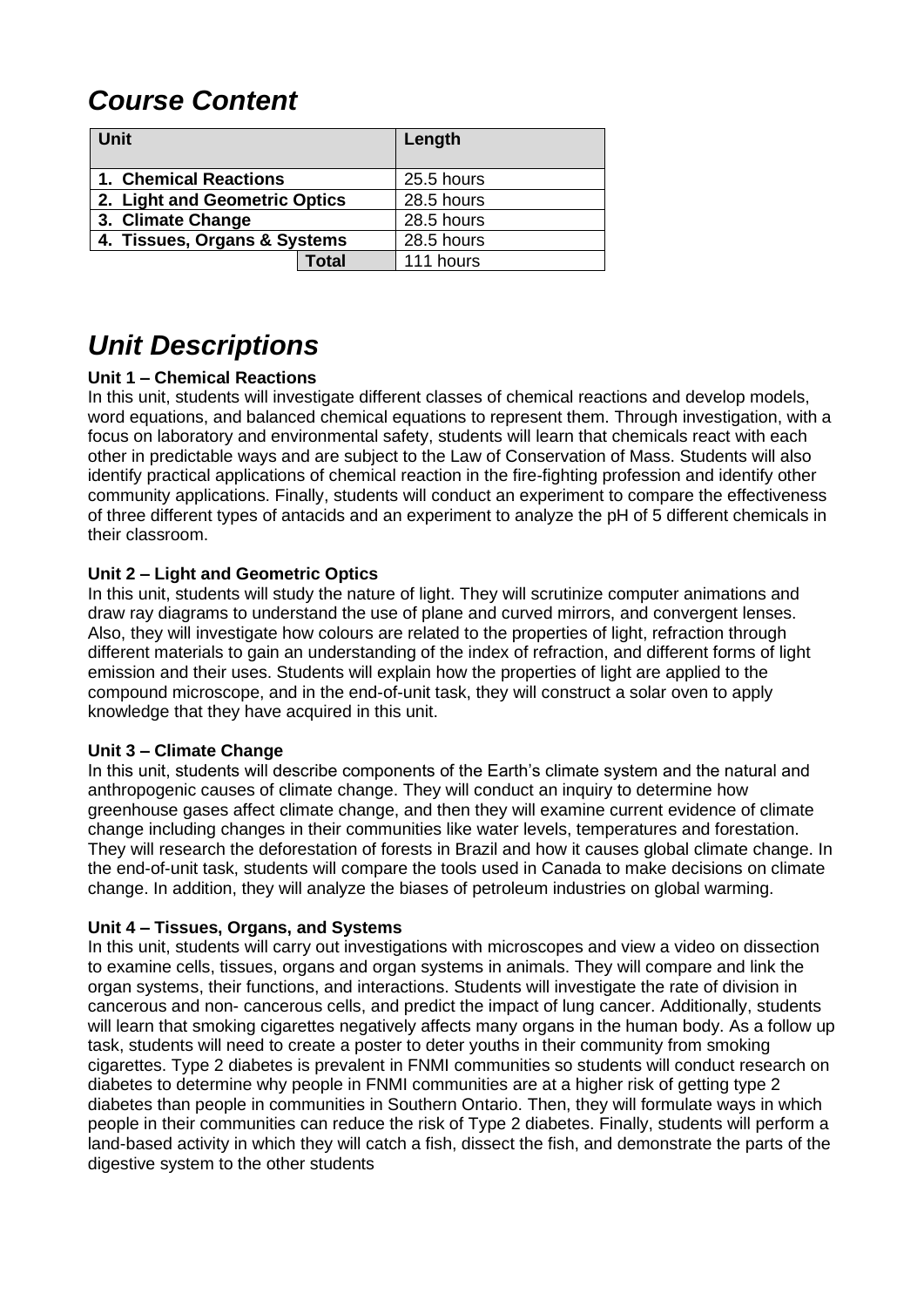### *Teaching/Learning Strategies*

This course is organized into an eight-week series of lessons and activities that is presented to students in remote northern communities via the internet. The eighth week is used for course consolidation, review, and the final examination. Teacher and students communicate over the internet through timely activity feedback, emails, messages, video and audio calls. Classroom mentors assume the role of liaison between the teacher and student while also supporting a holistic approach to motivate, engage and support each individual student.

A variety of strategies will be used in the online delivery of this course. Some instructional strategies include:

- Academic vocabulary and language
- Cooperative learning
- Adapting to learning styles/multiple intelligences
- Analysis of student work
- Conferencing
- Discovery/Inquiry-based learning
- Generating and testing hypotheses
- Graphic organizers
- Hands-on learning
- Homework and practice
- Identifying similarities and differences
- Modelling
- Sketching to learn
- Mentoring
- Visualization

Learning goals will be discussed at the beginning of each assignment and success criteria will be provided to students. The success criteria are used to develop the assessment tools in this course, including rubrics and checklists.

### *Evaluation*

The final grade will be determined as follows (Ontario Ministry of Education, 2010):

- Seventy per cent of the grade will be based on evaluation conducted throughout the course. This portion of the grade should reflect the student's most consistent level of achievement throughout the course, although special consideration should be given to more recent evidence of achievement.
- Thirty per cent of the grade will be based on a final evaluation administered at or towards the end of the course. This evaluation will be based on evidence from one or a combination of the following: an examination, a performance, an essay, and/or another method of evaluation suitable to the course content. The final evaluation allows the student an opportunity to demonstrate comprehensive achievement of the overall expectations for the course (p. 41).

Ontario Ministry of Education. (2010). *Growing success: Assessment, evaluation and reporting in Ontario schools*. Toronto ON: Queen's Printer for Ontario.

| Type of<br><b>Assessment</b> | Category                    | <b>Details</b>                                                                                                                                                                               | Weigh<br>ting<br>(%) |
|------------------------------|-----------------------------|----------------------------------------------------------------------------------------------------------------------------------------------------------------------------------------------|----------------------|
| Term Work<br>(70%)           | Knowledge/<br>Understanding | Identify and describe a variety of careers related<br>to the fields of science under study, and identify<br>scientists, including Canadians, who have made<br>contributions to those fields; | 12                   |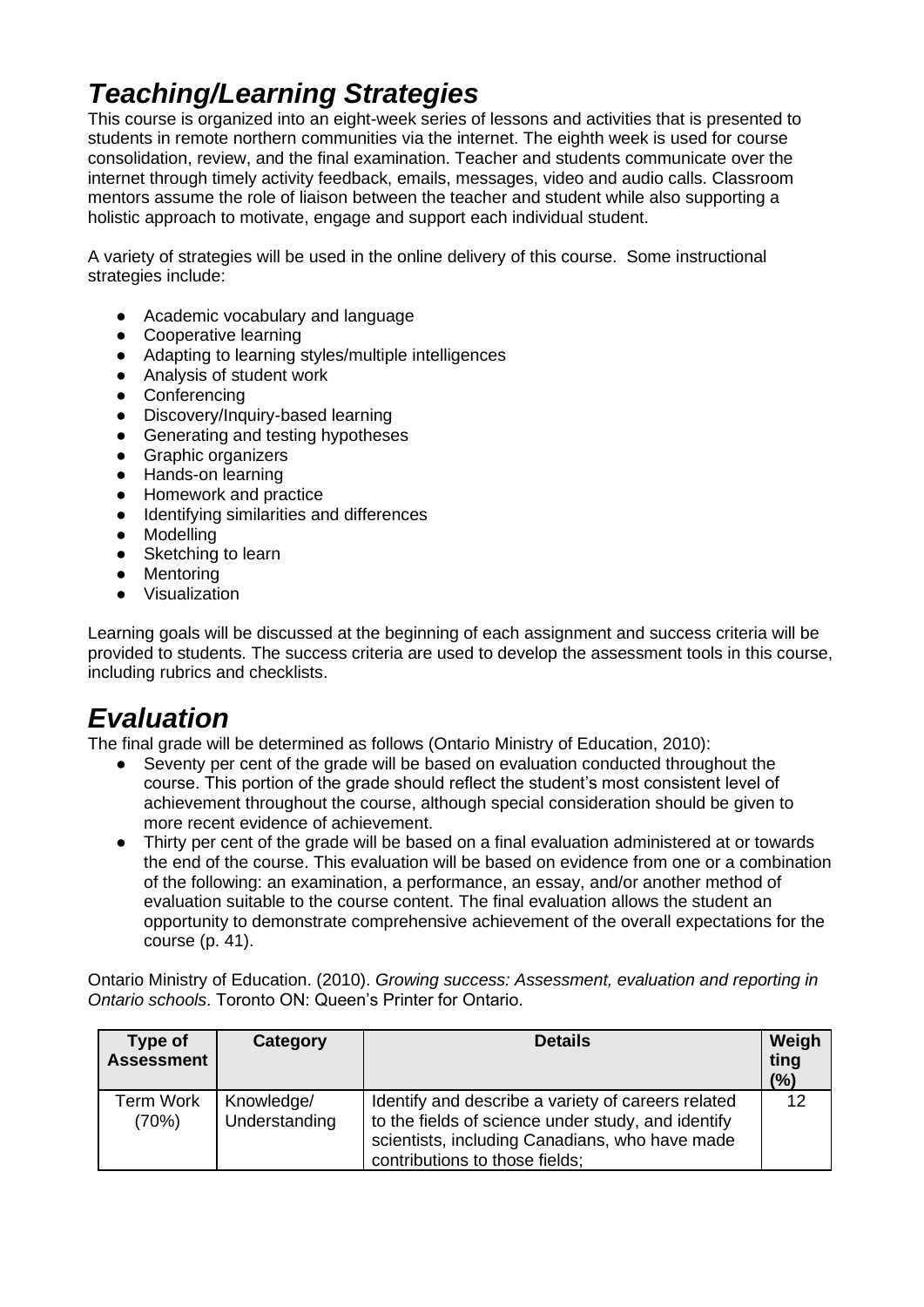|                     |                         | Demonstrate an understanding of the hierarchical<br>organization of cells, from tissues, to organs, to<br>systems in animals, including humans;<br>Demonstrate an understanding of simple chemical<br>reactions and the language and ways to represent<br>them;<br>Demonstrate an understanding of various natural<br>and human factors that contribute to climate<br>change and global warming;<br>Demonstrate an understanding of characteristics<br>and properties of light, particularly with respect to<br>reflection and refraction and the addition and<br>subtraction of colour.        |                |
|---------------------|-------------------------|-------------------------------------------------------------------------------------------------------------------------------------------------------------------------------------------------------------------------------------------------------------------------------------------------------------------------------------------------------------------------------------------------------------------------------------------------------------------------------------------------------------------------------------------------------------------------------------------------|----------------|
|                     | Thinking                | Demonstrate scientific investigation skills in the<br>four areas of skills;<br>Investigate cell division, cell specialization, and<br>the organization of systems in animals, including<br>humans, using various laboratory techniques;<br>Investigate, through inquiry, the characteristics of<br>simple chemical reactions;<br>Investigate various natural and human factors that<br>have an impact on climate change and global<br>warming.<br>Investigate, through inquiry, properties of light,<br>and predict its behaviour in mirrors and as it<br>passes through different media.       | 17.5           |
|                     | Communication           | Expression and organization of ideas and<br>information;<br>Communication for different audiences and<br>purposes in oral, visual, and/or written forms;<br>Use of conventions, vocabulary, and terminology<br>of the discipline in oral, visual, and/or written<br>forms.                                                                                                                                                                                                                                                                                                                      | 17.5           |
|                     | Application             | Analyse some current technologies or substances<br>that have an impact on human tissues, organs, or<br>systems, and evaluate their effects on human<br>health;<br>Analyse how chemical reactions are employed in<br>common products and processes, and assess the<br>safety and environmental hazards associated with<br>them;<br>Analyse effects of human activity on climate<br>change, and effects of climate change on living<br>things and natural systems;<br>Analyse how properties of light and colour are<br>applied in technology and the impact of these<br>technologies on society. | 23             |
| Final<br>Evaluation | Culminating<br>Activity | Knowledge/Understanding                                                                                                                                                                                                                                                                                                                                                                                                                                                                                                                                                                         | 2.5            |
| (30%)               | (15%)                   | Thinking<br>Communication                                                                                                                                                                                                                                                                                                                                                                                                                                                                                                                                                                       | 4<br>4         |
|                     |                         | Application                                                                                                                                                                                                                                                                                                                                                                                                                                                                                                                                                                                     | 4.5            |
|                     | Exam                    | Knowledge/Understanding                                                                                                                                                                                                                                                                                                                                                                                                                                                                                                                                                                         | 2.5            |
|                     | (15%)                   | Thinking                                                                                                                                                                                                                                                                                                                                                                                                                                                                                                                                                                                        | 4              |
|                     |                         | Communication                                                                                                                                                                                                                                                                                                                                                                                                                                                                                                                                                                                   | $\overline{4}$ |
|                     |                         | Application                                                                                                                                                                                                                                                                                                                                                                                                                                                                                                                                                                                     | 4.5            |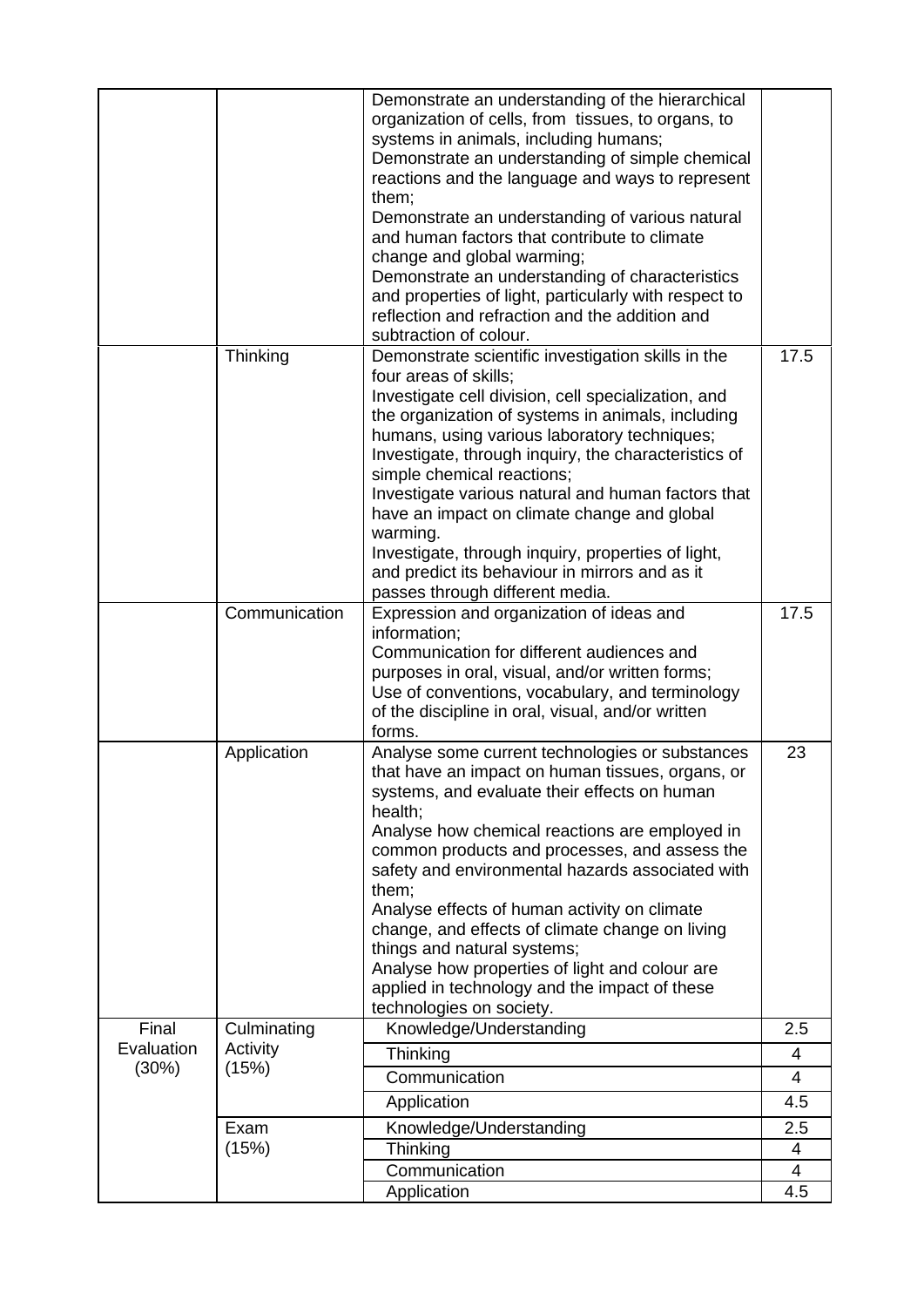### *Assessment/Evaluation Strategies*

A variety of assessment and evaluation methods, strategies and tools are required as appropriate to the expectation being assessed. These include diagnostic, formative, and summative within the course and within each unit.

Assessment *for* learning and assessment *as* learning is obtained through a variety of means, including the following:

- Ongoing descriptive feedback
- Small-group conversations to develop their opinions and communication skills
- Mentor observations (e.g. of specific course expectations during Land based and cultural activities as well as during course specific activities);
- Self-assessment (e.g., weekly self-assessment of learning), relative to specific course content as well as in contextual school, community and Land based learning);
- Peer assessment (e.g., peer feedback on personal goals related to course specific content and generalised throughout the school day);
- Conversations with student on a regular basis to verbalize observations, ask questions, and clarify understanding.

Evidence of student achievement (assessment *of* learning) is collected from various sources, including the following:

- Ongoing assessment/observations of most consistent work, with consideration given to most recent work
- Summative unit activities (e.g., catching a fish, dissecting the fish, and demonstrating the parts of the digestive system);
- Culminating Activity
- Conversations with students (e.g., discussion about why bow fishing is a difficult task and aboriginal people in the past understood the science of bow-fishing so they were able to live off the land)
- Final Exam

The Ministry of Education's 2010 document, *Growing Success*, outlines the seven fundamental principles that guide best practice in the assessment and evaluation of students. KiHS teachers use practices that:

- are fair, transparent, and equitable for all students;
- support all students, including those with special education needs, those who are learning the language of instruction (English or French), and those who are First Nation, Métis, or Inuit;
- are carefully planned to relate to the curriculum expectations and learning goals and, as much as possible, to the interests, learning styles and preferences, needs, and experiences of all students;
- are communicated clearly to students and parents at the beginning of the course and at other points throughout the school year or course;
- are ongoing, varied in nature, and administered over a period of time to provide multiple opportunities for students to demonstrate the full range of their learning;
- provide ongoing descriptive feedback that is clear, specific, meaningful, and timely to support improved learning and achievement;
- develop students' self-assessment skills to enable them to assess their own learning, set specific goals, and plan next steps for their learning (p.6).

### *Resources*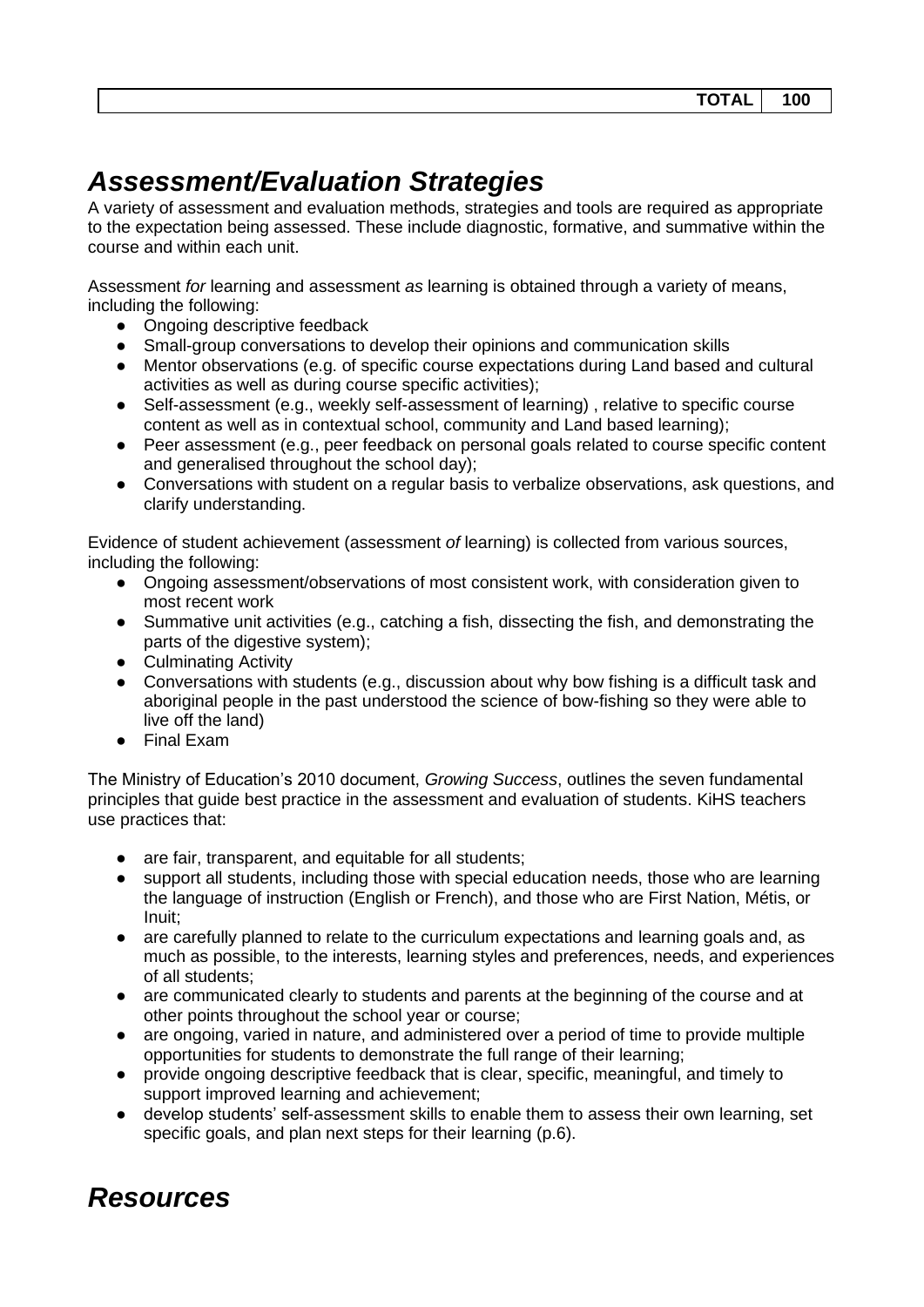- American Society of Hematology. (2009, February 3). Cancer cells vs. Healthy cells [Video]. YouTube. https://voutu.be/tiNxBH1qsRM
- BioDigital, Inc. (2008, October 14). *3D Medical animation: What is cancer?* [Video]. YouTube. <https://youtu.be/LEpTTolebqo>

Cells alive! (n.d.). *Cells, microbes and the immune system.* <https://www.cellsalive.com/>

- Diabetes Canada. (n.d.). *Diabetes Canada.* <https://www.diabetes.ca/>
- Easy Style Science. (2014, June 5). *Titration NaOH vs HCI* [Video]. YouTube. <https://youtu.be/VADhF7M8bJ8>
- Gizmos. (n.d.). *Online simulations that power inquiry and understanding.* <https://www.explorelearning.com/>
- Grace, E., Mustoe, F., Ivanco, J., Gue. D, Brown, F. D. (2001*). Sciencepower 10*. Toronto, ON: McGraw Hill Ryerson Limited.
- Jumeiriah College Science. (2013, January 27). Virtual images in a plane mirror [Video]. YouTube. <https://youtu.be/0T3CVPlv1D8>
- Ojibwe People's Dictionary. (n.d.). <https://ojibwe.lib.umn.edu/>
- Ontario Ministry of Education. (n.d.). *Indigenous education strategy.* <http://www.edu.gov.on.ca/eng/aboriginal/>
- Ontario Ministry of Education. (2008). *The Ontario curriculum, grades 9 and 10: Science.*  [http://www.edu.gov.on.ca/eng/curriculum/secondary/science910\\_2008.pdf](http://www.edu.gov.on.ca/eng/curriculum/secondary/science910_2008.pdf)
- Ontario Ministry of Education. (2010). *Growing success: Assessment, evaluation and reporting in Ontario schools*.<http://www.edu.gov.on.ca/eng/policyfunding/growSuccess.pdf>
- Ontario Ministry of Education. (2016). *Ontario schools, kindergarten to grade 12: Policy and program requirements.* <http://edu.gov.on.ca/eng/document/policy/os/index.html>
- Ontario Ministry of Labour. (2017). *Youth workers*. <https://www.labour.gov.on.ca/english/atwork/youngworkers.php>
- Owens, Derek. (2009, April 4). *Physics 11.1.1b: The law of reflection* [Video]. YouTube. <https://youtu.be/qKiMGBT1JQc>
- rajbudhram. (2011, April 4). *Finding the PH of vinegar, water, and soap liquid by David Harper*  [Video]. YouTube. [https://www.youtube.com/watch?v=2RraeSPvdYQ&feature=emb\\_logo](https://www.youtube.com/watch?v=2RraeSPvdYQ&feature=emb_logo)
- rajbudhram. (2011, April 5). *Video on molecular model of a chemical equation by David Harper*  [Video]. YouTube. [https://www.youtube.com/watch?v=FPZLvoMsOlE&feature=emb\\_logo](https://www.youtube.com/watch?v=FPZLvoMsOlE&feature=emb_logo)
- rajbudhram. (2011, May 7). *Viewing Onion Cells by Riley Meekis* [Video]. YouTube. [https://www.youtube.com/watch?v=oJRPIgww2fM&feature=emb\\_logo](https://www.youtube.com/watch?v=oJRPIgww2fM&feature=emb_logo)
- Ritter, B., Plumb, D., Jenkins, F., Kessel, H.V., Hirsch, A.J. (2001). *Science 10*. Toronto, ON: Nelson Thompson Company.
- The Physics Classroom. (2010, September 30). *Real image.* [Video]. YouTube. <https://youtu.be/KVpSCICCD9A>